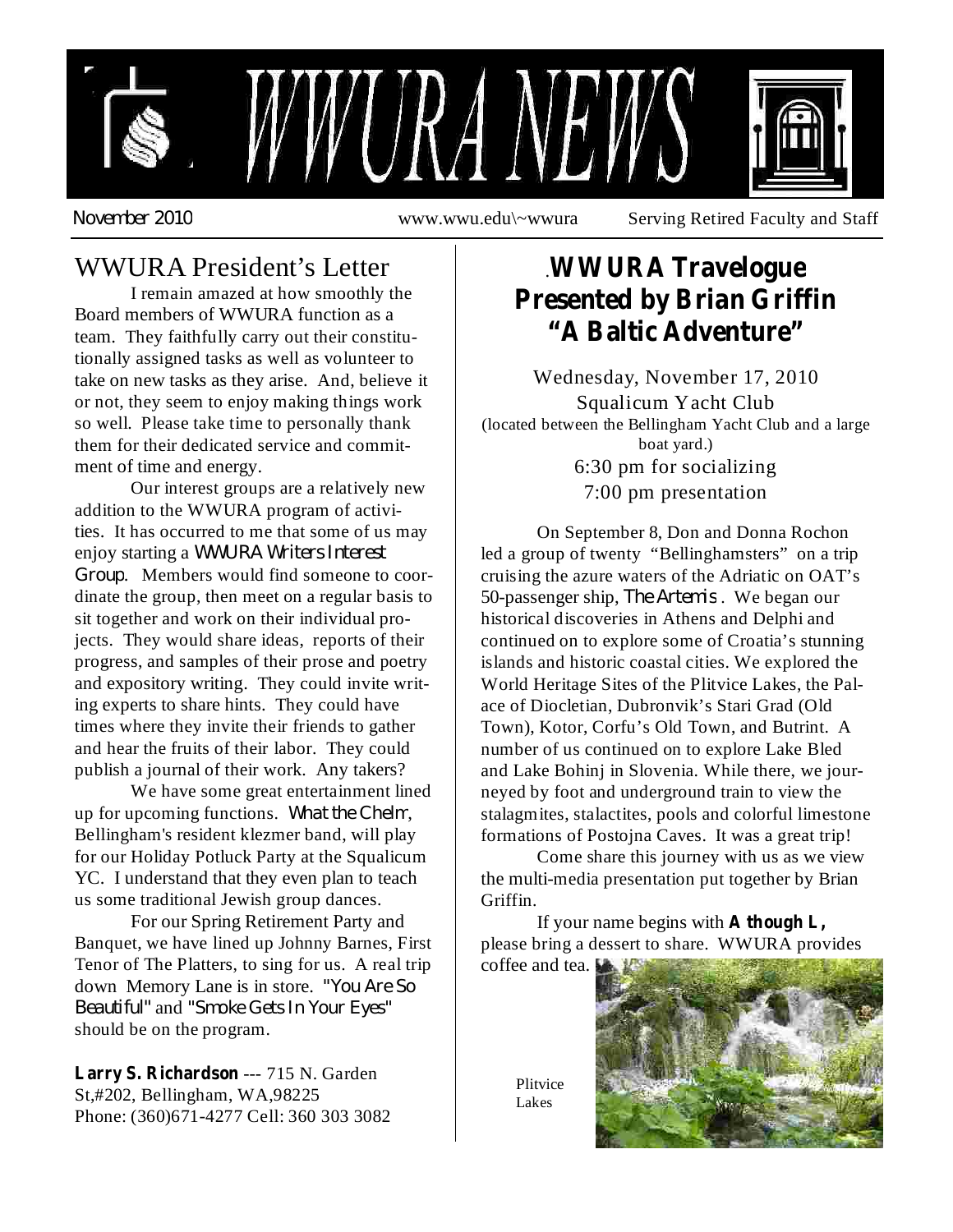### *OTC NSAIDs (non-steroidal anti-inflammatory drugs) Health Notes by Evelyn Ames*

Non-steroidal anti-inflammatory drugs are generally over-the-counter medications that do not require a physician's prescription. When the dosage is higher than the OTC limit per dosage, NSAIDs become prescription (e.g., ibuprofen at 200 mg is OTC whereas a 600-800 mg pill is prescription). The medical uses of NSAIDs are to relieve pain, inflammation, and fever. Names of common generics are ibuprofen (Advil, Motrin), aspirin, naproxen (Aleve), and ketoprofen (Orudis). Acetaminophen (Tylenol) is not a NSAID because it does not pharmacologically affect inflammation.

NSAIDs affect prostaglandins (a family of chemicals produced by cells of the body). Prostaglandins promote "inflammation, pain, and fever; support the blood clotting function of platelets; and protect the lining of the stomach from the damaging effects of acid" (www.medicinenet.com/nonsteroidal). "Prostaglandins are produced within the body's cells by the enzyme cyclooxygenase (COX). There are two COX enzymes, COX-1 and COX-2. Both enzymes produce prostaglandins that promote inflammation, pain, and fever. However, only COX-1 produces prostaglandins that support platelets and protect the stomach. Nonsteroidal antiinflammatory drugs (NSAIDs) block the COX enzymes and reduce prostaglandins throughout the body. As a consequence, ongoing inflammation, pain, and fever are reduced. Since the prostaglandins that protect the stomach and support platelets and blood clotting also are reduced, NSAIDs can cause ulcers in the stomach and promote bleeding" (www.medicinenet.com/ nonsteroidal antiinflammatory drugs/index.htm).

"NSAIDs vary in their potency, duration of action, how they are eliminated from the body, how strongly they inhibit COX-1 and their tendency to cause ulcers and promote bleeding. Aspirin is a unique NSAID, not only because of its many uses, but because it is the only NSAID that inhibits the clotting of blood for a prolonged period (4 to 7 days). This prolonged effect of aspirin makes it an ideal drug for blood clots that cause heart attacks and strokes." (Medicinenet.com)

Consumer Reports on Health: "All NSAIDs should be used with caution. All can have dangerous side effects, especially stomach ulcers and gastrointestinal bleeding. The FDA has warned that prolonged use at high doses of any NSAID may raise the risk of heart attack or stroke. NSAIDs (except low–dose aspirin) may not be appropriate for people already at risk of heart disease or stroke. Don't take them for long periods of time without consulting a doctor."

http://www.consumerreports.org/health/resources/pdf/best-buy-drugs/2pager\_NSAIDs.pdf The National Digestive Diseases Information Clearinghouse of the National Institutes of Health reports that NSAIDs offer many benefits. "However, people who regularly take these medicines—such as those with chronic conditions like arthritis—are five times more likely to develop peptic ulcers than people who do not take them. Even occasional users of NSAIDs—of any age—can develop a peptic ulcer. But the risk of developing an NSAID induced peptic ulcer increases with dose and frequency of NSAIDs, use of multiple NSAIDs, length of time taking NSAIDs, age—more likely in those age 60 or older, gender—more common in women than men, a history of peptic ulcers, smoking, alcohol use, and use of corticosteroids, such as prednisone." http://digestive.niddk.nih.gov/ddiseases/pubs/nsaids/#4

Interactions of ibuprofen and naproxen with other medications. These two drugs are associated with several suspected or probable interactions that can affect the action of other drugs. They may increase blood levels of lithium by reducing the excretion of lithium by the kidneys. These Increased levels may lead to lithium toxicity. They may reduce blood pressure-lowering effects of blood pressure lowering drugs. Why? Prostaglandins play a role in the regulation of blood pressure. People taking blood thinners (e.g., warfarin) should avoid taking ibuprofen and naproxen. (Medicinenet.com) The FDA currently advises those taking OTC naproxen to carefully follow instructions on the label and not exceed 220 milligrams twice daily nor take them longer than ten days. (FDA Safety Watch)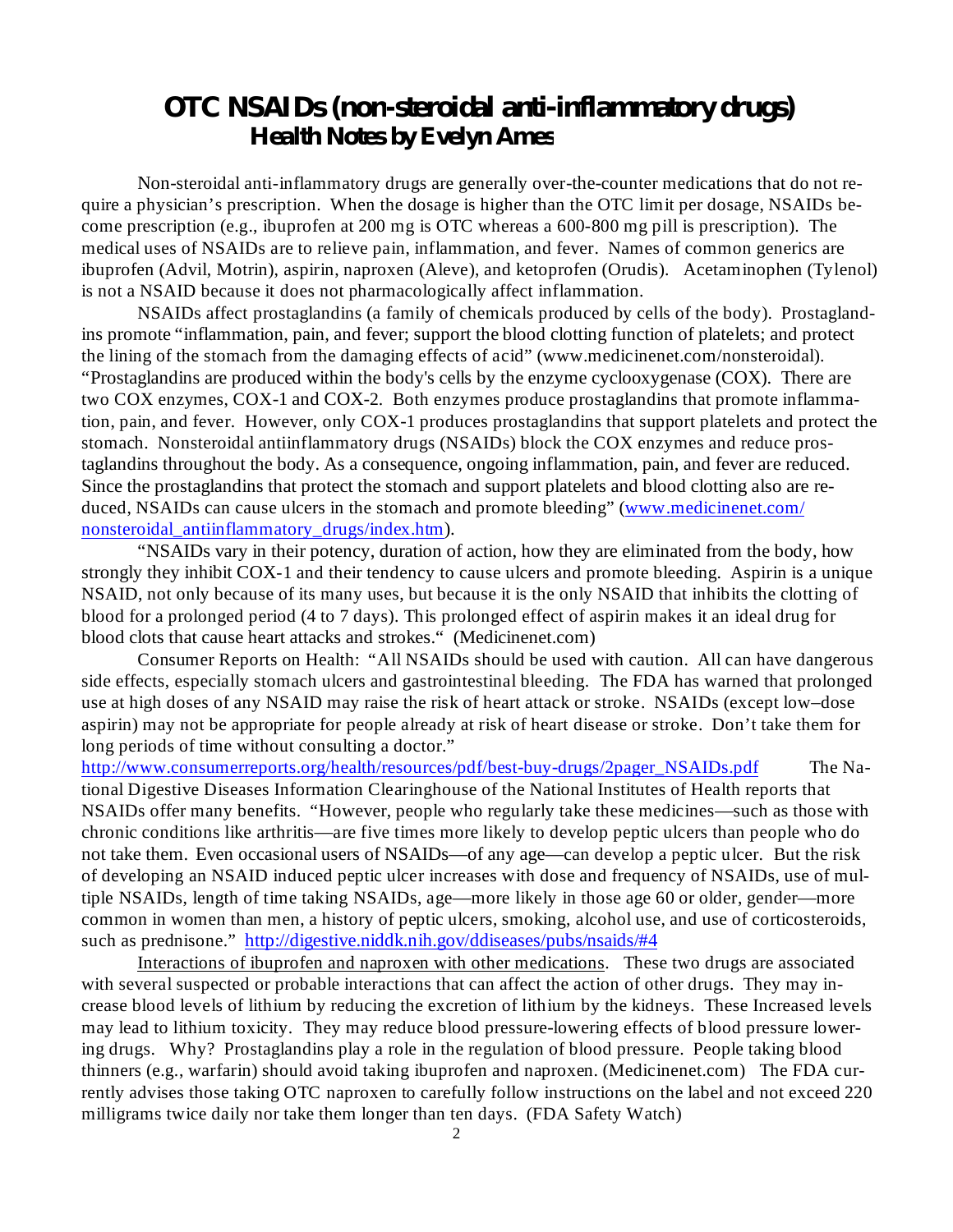| <b>Product</b>               | <b>Where Effective</b>                                                                                                                                                    | <b>Cautions</b>                                                                                                                                                                                                                                                                                                                                                    | <b>Comments</b>                                                                                                                                                                                                                                     |
|------------------------------|---------------------------------------------------------------------------------------------------------------------------------------------------------------------------|--------------------------------------------------------------------------------------------------------------------------------------------------------------------------------------------------------------------------------------------------------------------------------------------------------------------------------------------------------------------|-----------------------------------------------------------------------------------------------------------------------------------------------------------------------------------------------------------------------------------------------------|
| Aspirin (ASA)                | pain, fever, and in-<br>flammation; on<br>medical advice,<br>low dosage daily<br>may prevent heart<br>attack; possible<br>preventive effect<br>against colon can-<br>cer. | not to be taken by children under<br>16 with chicken pox or flu; not<br>for pregnant women (causes<br>bleeding); breast-feeding moth-<br>ers; those with ASA allergy,<br>gout, ulcers, stomach bleeding.<br>Frequent use can lead to ulcers.<br>Excessive use may upset stom-<br>ach or cause ringing in ears.                                                     | highly effective, inex-<br>pensive drug; at least<br>40% of people have<br>stomach bleeding<br>(usually inconsequential)<br>after taking it. May be<br>helped by taking it with<br>food.                                                            |
| <b>Ibuprofen</b>             | pain, fever, inflam-<br>mation; may inhibit<br>blood clotting                                                                                                             | fewer side effects than ASA; but<br>those allergic to aspirin also al-<br>lergic to this; may cause stom-<br>ach bleeding; may interfere with<br>diuretic and other anti-<br>hypertensive drugs; children,<br>pregnant and breast-feeding<br>women should take only on<br>medical advice. Caution relates<br>to kidneys and liver.                                 | less toxic in large doses;<br>effective for menstrual<br>cramps; does carry risk<br>to damaging kidneys;<br>may be better for fever<br>and muscle aches ac-<br>companying cold since<br>ASA and acetaminophen<br>may promote nasal con-<br>gestion. |
| <b>Naproxen</b>              | pain, fever, inflam-<br>mation; may inhibit<br>blood clotting                                                                                                             | may cause stomach upset and<br>stomach bleeding in some but<br>less likely to do so than ASA but<br>more often than ibuprofen; not<br>recommended for those with ul-<br>cers, asthma, kidney disease, or<br>for heavy drinkers; children un-<br>der 2 should not take; those un-<br>der 12 and pregnant or breast-<br>feeding women take only on<br>medical advice | longer-lasting relief; thus<br>good at bedtime; good<br>for menstrual and post-<br>partum pain; for those<br>over 12, daily maximum<br>is two 220 mg tablets<br>with 8 to 12 hours be-<br>tween doses.                                              |
| Acetaminophen<br>(not NSAID) | aches, pain, fever;<br>useful for children<br>under 16 with<br>chicken pox or flu;<br>or for those allergic<br>to ASA.                                                    | high doses oer long period may<br>damage liver and kidneys;<br>should not be used by alcoholics<br>or people with liver or kidney<br>disease (hepatitis). Pregnant and<br>breast-feeding women take only<br>on medical advice. Do not mix<br>with alcohol.                                                                                                         | will not reduce inflam-<br>mation; does not cause<br>gastrointestinal bleeding.<br>Reason for hospital use<br>is that it does not thin<br>blood.                                                                                                    |

**Simple comparison chart of major NSAIDs**

Resources: Ksir, Hart, and Ray. *Drugs, Society, and Human Behavior*. 12<sup>th</sup> ed. McGraw-Hill. 2008. (This text is in WWU Wilson Library.

http://www.fda.gov/Drugs/DrugSafety/PostmarketDrugSafetyInformationforPatientsandProviders/ ucm125225.htm (ibuprofen) http://www.fda.gov/Drugs/ResourcesForYou/Consumers/QuestionsAnswers/ucm071879.htm (aspirin) http://www.fda.gov/Safety/MedWatch/default.htm (Med Watch FDA Safety Information and Alert Watch)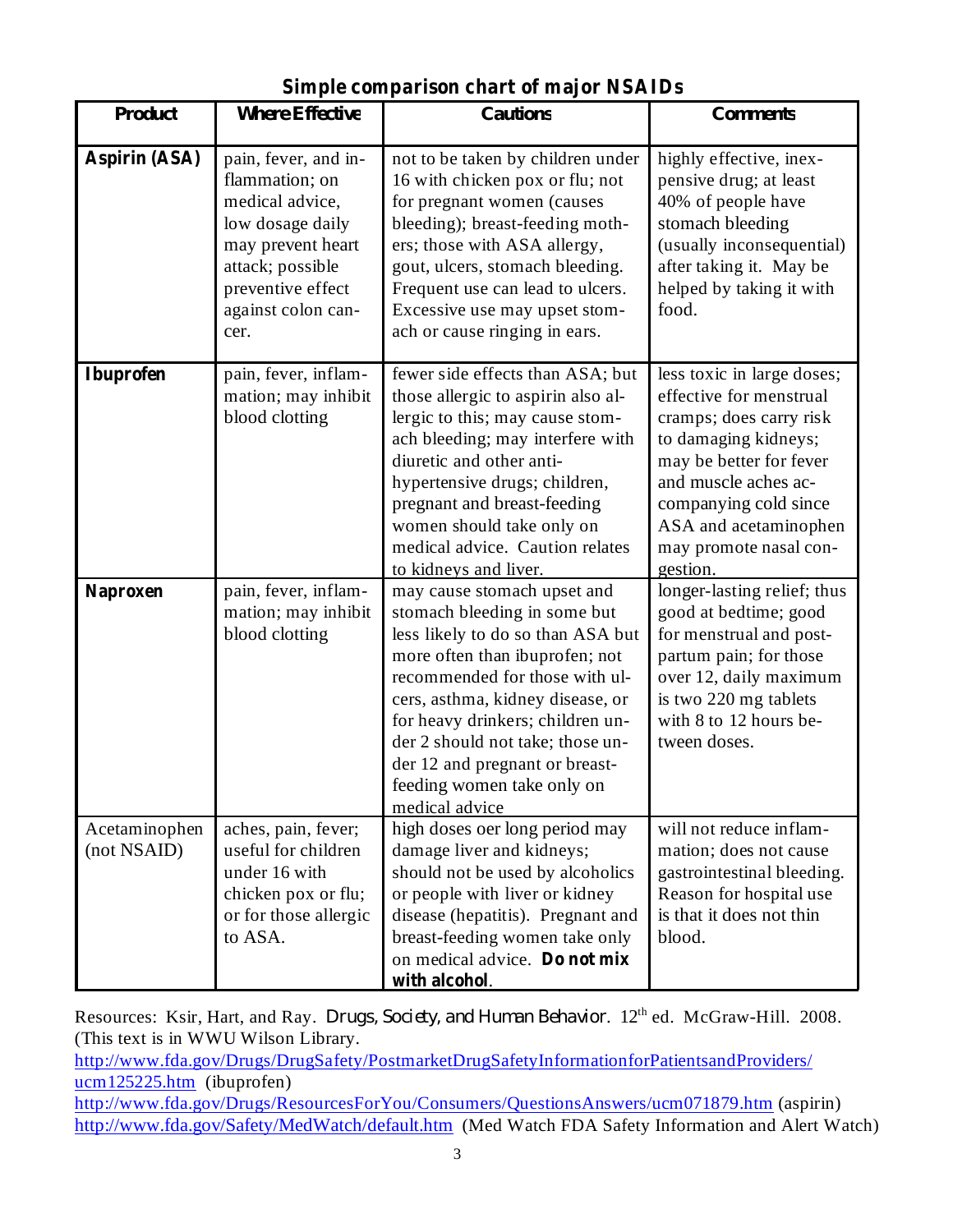#### **WWURA INTEREST GROUPS**

WWURA'S interest groups are open to anyone who is interested. If you would like to become a part of a group, call the contact person. If you have an idea for another interest group, call Barb Evans, 650-9724.

November's interest group meetings are listed below.

- Donna Rochon, 647-2301 **BOOK GROUP**

Meet at Evelyn Mason's, 914 17th St. 2:30, Tuesday, Nov. 16. November's book is *Little Bee*

#### - Evelyn Ames, 734-3184 **OPERA GROUP**

.

The Metropolitan Opera's Live in HD broadcast is shown at the Lincoln Theatre in Mount Vernon at 10:00 am. Call Evelyn if you need a ride or can drive.. November 13 *, Don Pasquale;* December 11 *, La Fancuilla del West.*

- **BRIDGE GROUP** Nick Bullat, 676-1156. The bridge group meeting is November 16 at 1:30 pm. at Carol Radke's, 508 Lyla Lane
- **DOWNHILL SKIING** Charlie Way, 734-0649. Call Charlie if you are interested.
- **INFORMAL DINING** On going, members will be contacted with group information. Call Barb Evans, 650-9724 or Jan Berg if you would like to be added to the list.

### **Miscellaneous Items**

Contact Barbara Evans, if you would like to received this newsletter electronically.

### **2010 Jingle Bell Run/Walk**

WWURA 2010 Jingle Bell Run/Walk team has a web site for registering for the December 11, 2010 Bellingham Jingle Bell R/W. Go to http://BellinghamJBRW.kintera.org/wwura to register for our great team!



Jingle Bell Run/Walk Last Year's Team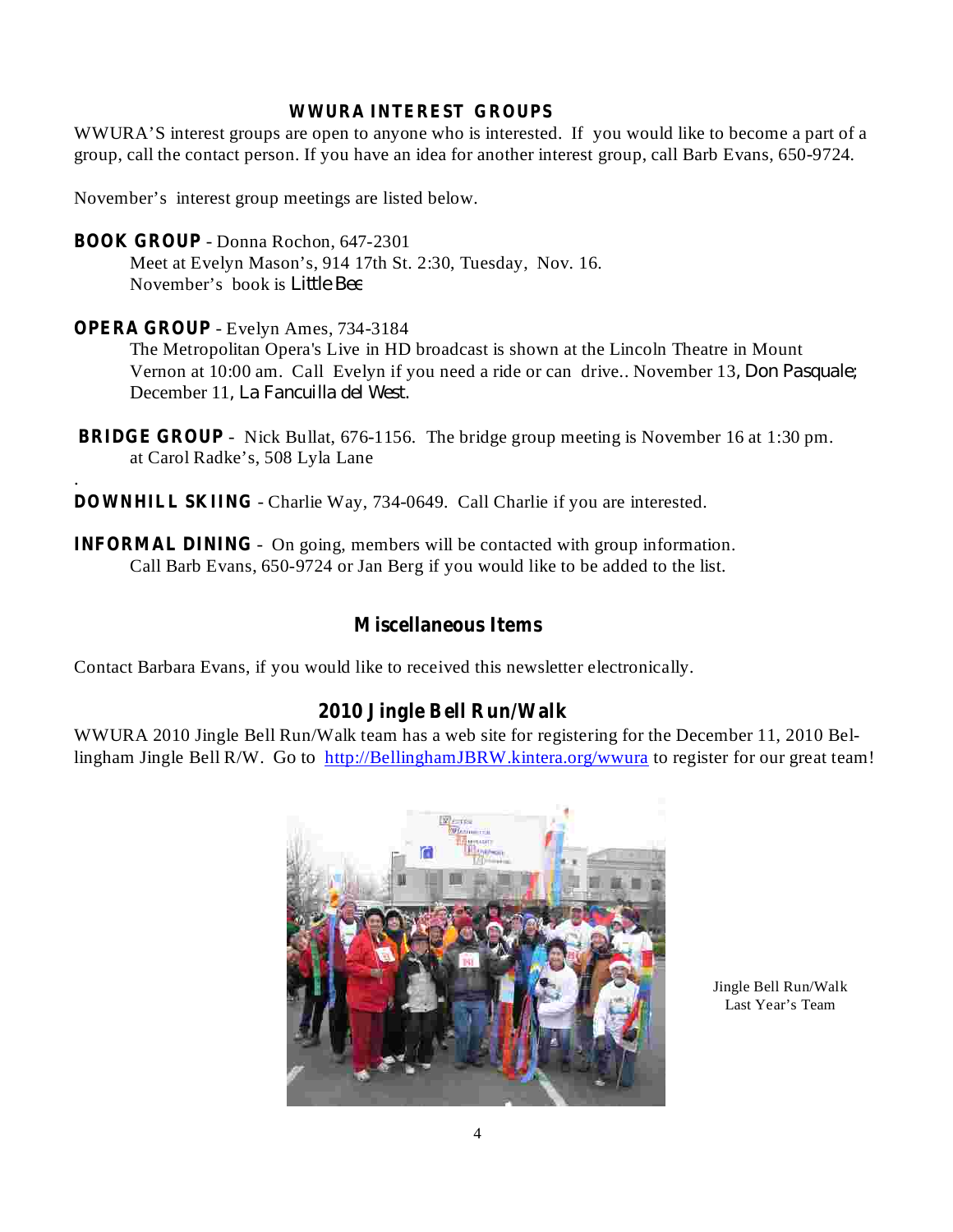### **7th Annual Holiday Party**

December 15, 6-10 pm Squalicum Yacht Club

- Social hour at 6pm.
- Potluck dinner begins 6:30, roast turkey, ham, coffee & tea plus potluck items, as assigned below.
- Bring your own wine, if you wish.
- After dinner music by *What the Chelm.*
- Bring your own plates and silverware.
- Cost is \$10 person.
- Please bring dishes as listed below:

A-G Salad, H-Q Dessert, R-Z Side Dish.

Send your reservations and \$10 per person to cover the cost of hall, music, decorations, ham and turkey

Come and get into the holiday spirit with friends, good food and lively music,

## Reservation Form

Names **we have all the set of the set of the set of the set of the set of the set of the set of the set of the set of the set of the set of the set of the set of the set of the set of the set of the set of the set of the s** 

Enclosed is a check for  $\frac{\gamma_{\text{max}}}{\gamma_{\text{max}}}$  for  $\frac{\gamma_{\text{max}}}{\gamma_{\text{max}}}$  people

Need a ride? Check here Phone number

Return reservation form by December 1 to:

Karen Perry 3035 Barrell Springs Road Bow, WA 98232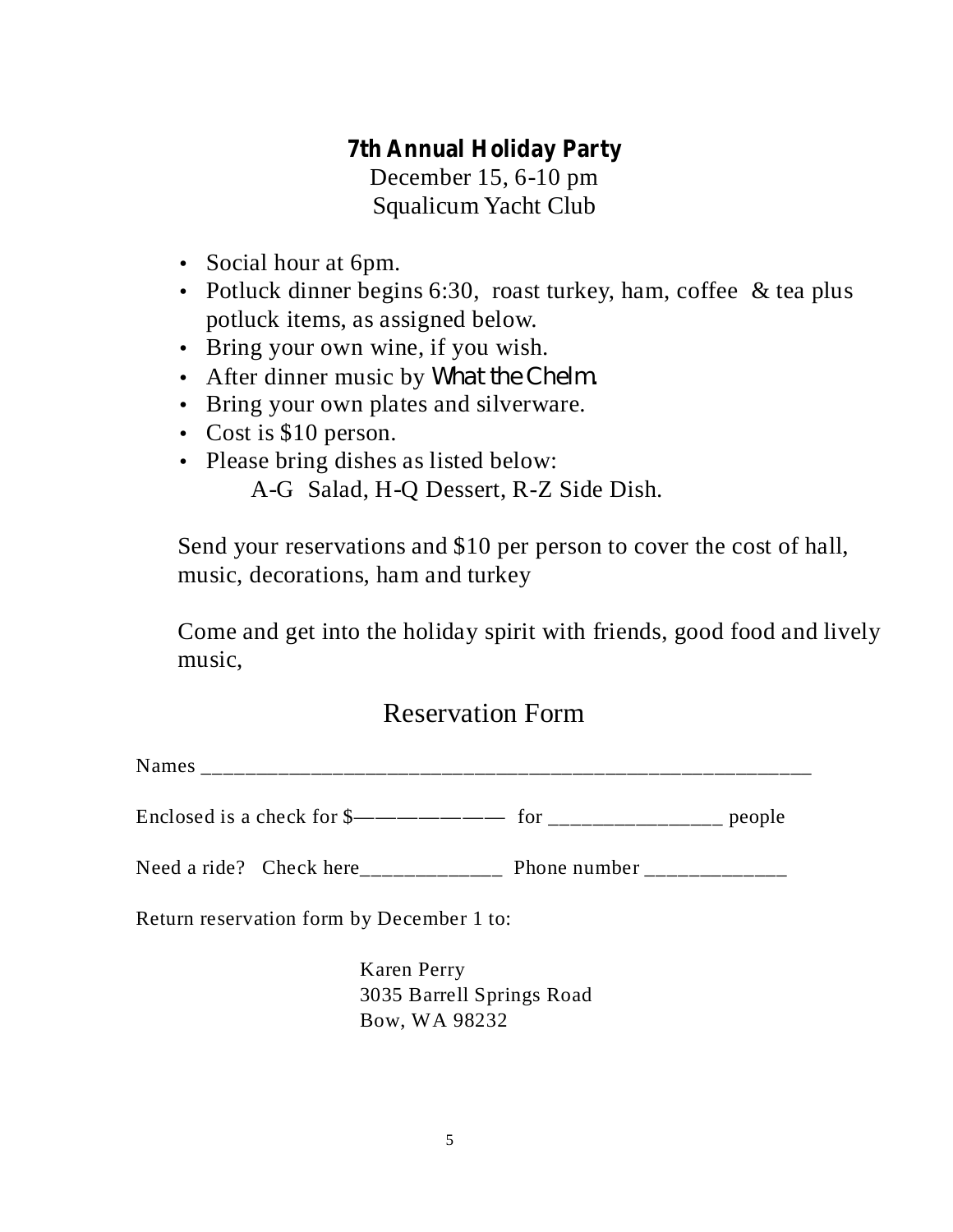### **WWURA TRAVEL NEWS** The Route of the Maya April 11-24, 2011

Join our group for two weeks to explore the Mayan culture. To make a reservation, call Overseas Adventure Travel at 1-800-353-6262 and choose Option 2. Advise the agent that the reservation is with the Rochon group-#11246. All that is necessary at this time is to pay the \$350 deposit. The base price for this tour from Seattle is \$2,595.

In Honduras we'll visit two UNESCO World Heritage sites: Joya de Ceren, known as the "Pompeii of the Americas," and Copan, one of the Maya's most elaborate cities and the site of the Hieroglyphic Stairway. In the jungles of Guatemala, we will explore the magnificent ruins of Tikal that consist of nearly 3,000 separate stone structures ranging from temples and terraces to ball courts and ceremonial platforms. Over the course of our adventure, we will cruise the waters of Lake Atitlans, venture into rural Guatemala where we will attend a primary school in a rural village and have lunch with the students' families; visit a local jade factory and meet local families who will demonstrate the intricate art of weaving on a variety of Mayan looms.

When deciding whether or not to join us, this adventure is not appropriate for travelers using wheelchairs or other mobility aids. You must be comfortable participating in 6-8 hours of daily physical activities and sightseeing, and be able to walk 3 miles unassisted over the course of each day. Space is limited to 15, so to ensure you will be joining us, make your reservation with O.A.T. by calling 1-800- 353-6262 (Option 2) today!

## **Holiday Markets Trip 2011**

Kathy Whitmer is planning a December 2011 holiday markets trip (her 6th) to Europe. She has selected AMA Waterways' Rhine Winter Voyage. Her WWURA and friends group will fly to Amsterdam on December 2, 2011 and board the AMA Cello, a 148-passenger, Swiss-registered river boat. Besides Amsterdam, the cruise includes stops in Cologne, Koblenz, Rudesheim, Worms, Speyer, Strasbourg, a choice of Colmar or Freiburg, and Basel. Disembarking in Basel, the group will continue by coach to Lucerne and Zurich. Return to the U.S. is December 14th. All shore excursions are included. Cruise, land portion, airfare, taxes, etc. will be approximately \$3950. The group receives a 10% discount on the cruise as well as \$150 per person on-board credit. Deposit of \$400 is required to reserve. AMA Waterways offers several "innovative products" and has excellent standards in river cruising. More details at the Nov. 17 travelogue or by calling Kathy (733-4703).





Town Along the Rhine **Little train running from ship to town in Rudesheim**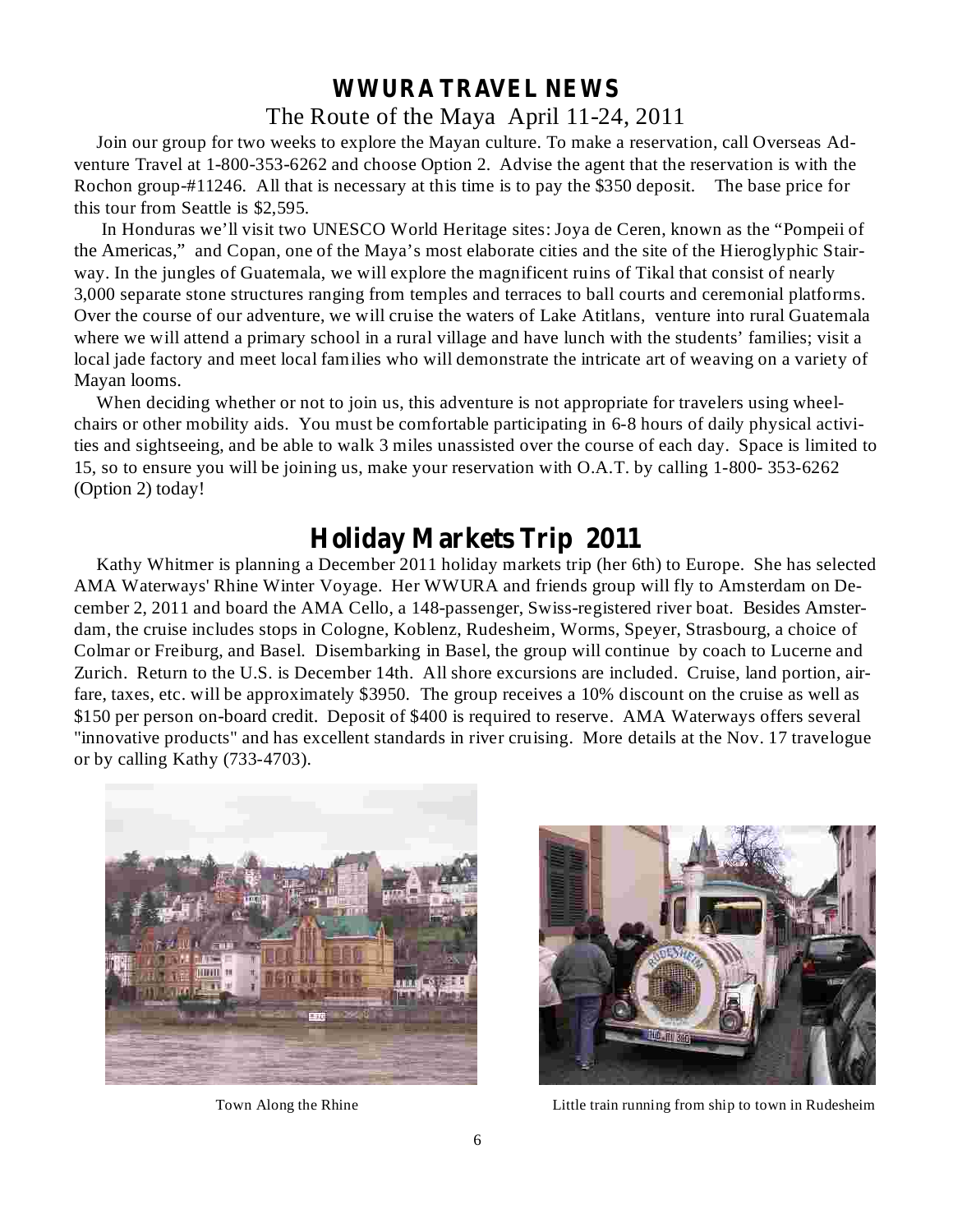#### **2011 OREGON SHAKESPEARE FESTIVAL**

**deadlerangleright headling for reservations is March 10th**. A deposit of \$212 per person is due at that time. The bus portion of the total cost, \$212 is non-refundable because the bus cost is a set fee. If WWURA is planning another trip to the Oregon Shakespeare Festival (our 3rd) in Ashland in May. We will leave Bellingham on Tuesday, May 3, see plays May 3, 4, and 5 returning to Bellingham Friday, May 6, traveling with Bellair Charters. We have reserved a large block of rooms at the Best Western Bard's Inn which is conveniently located and a short walk from the theaters. In order to meet theater and hotel resyou are interested in travel insurance to cover that part of the cost, please let me know. It is also possible to find someone to take your place.

We are holding tickets for each performance of the following plays *:*

### , by Harper Lee adapted by Christopher Sergel. *TO KILL A MOCKINGBIRD*

MEASURE FOR MEASURE by William Shakespeare. Who legislates morality. Shakespeare's tragicomedy is a toxic mix of our timeless obsessions--sex, religion and politics.

THE IMAGINARY INVALID by Moliere, adapted by Oded Gross and Tracy Young. Is there a doctor in the house? Moliere's comedy gets an injection of 1960's French pop culture. Original songs, satirical bite and the requisite bawdiness.

AUGUST: OSAGE COUNTY by Tract Letts. Run for the storm cellar. There's a funnel cloud over Oklahoma, coming your way, This Pulitzer Prize winner is a domestic disaster that's entertaining as all get-out. THE LANGUAGE ARCHIVE by Julia Cho. Speaking of love--Cho's magical prize-winning tale, loaded with life's contradictions--love and loss, happiness and pain, endings and beginnings--explores the force and failings of words. (Strong language)

by William Shakespeare. Anatomy of an assassination. The volatile, complex nature of *JULIUS CAESAR*government and the fallibility of those in power boil down to one pressure cooker of a tragedy.

Please fill out the form below and send it with your deposit (checks to WWURA) to Barbara Evans, 622 Everglade Rd., Bellingham, 98225. For questions call 650-9724 or email <br/>barbandhoward@comcast.net>.

| Name                     |            |
|--------------------------|------------|
| Address                  |            |
| Phone<br>_________<br>__ | Email<br>_ |

Tickets at the Bowmer Theater (B) will be \$15 and tickets at the New Theater (N) will be \$23. Please indicate the number of tickets for each play.

| Tues. $5/3$ ____ 8:00 To Kill a Mockingbird (B) ____8:00 Julius Caesar (N)                                                                                                        |                              |
|-----------------------------------------------------------------------------------------------------------------------------------------------------------------------------------|------------------------------|
| Wed. $5/4$ _____ 1:30 Invalid (B)                                                                                                                                                 | $\frac{8:00}{2}$ August (B)  |
|                                                                                                                                                                                   | $\_\_\_\$ 8:00 Julius (N)    |
| Thurs. $5/5$ ____ 1:30 Measure(B)                                                                                                                                                 | $\frac{8:00}{2}$ Invalid (B) |
|                                                                                                                                                                                   | $\_\_\_\$ 8:00 Language (N)  |
| Type of room $\_\_\_1$ Queen bed--\$79 $\_\_\_1$ King bed--\$100 $\_\_\_2$ Queen beds--\$111<br>Singles sharing a room, please list the name of the other person_________________ | (plus tax)                   |

Amount enclosed

**Final payment is due March 30, 2011**